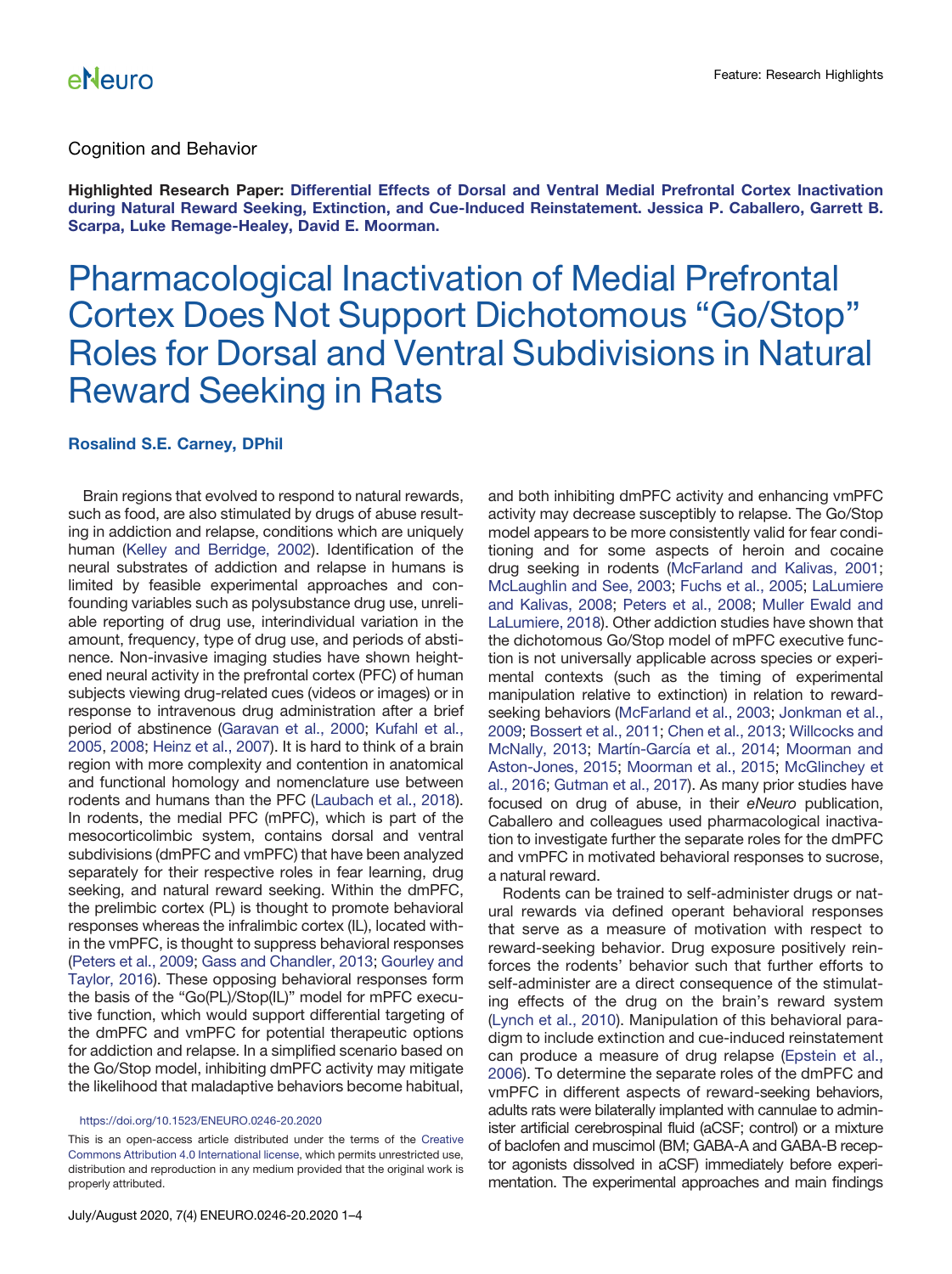# eNeuro



<span id="page-1-0"></span>Figure 1. Bilateral inactivation of dmPFC, but not vmPFC, reduces the total number of nose pokes. A, There was a significant increase in total number of nose pokes and when the dorsal mPFC was bilaterally inactivated. B, In contrast, vmPFC inactivation did not affect nose poking. aCSF, control infusion; BM, baclofen and muscimol;  $p < 0.05$  (Adapted from Figure 1 in [Caballero](#page-2-5) et al., 2019).

of Caballero and colleagues are described separately for motivation, extinction, and cue-induced reinstatement, which were examined in distinct cohorts of rats to eliminate confounding factors.

### **Motivation**

Rats were trained on an operant fixed ratio 1 (FR1) schedule in which each response in the active nose poke hole was rewarded with a single delivery of the sucrose reward in a well beneath the nose poke hole. A poke in the inactive hole did not elicit a reward. Temporal pairing of a discrete environmental cue, an auditory tone, with the reward-linked operant response was used to facilitate associative learning of cue–reward memories. Therefore, the rats learned to expect to receive the reward when they heard the tone following a nose poke in the active hole. The rats were trained until a consistent, rapid operant response to the reward was achieved. Subsequent to BM administration, the number of nose pokes and well entries was recorded when either the dmPFC or vmPFC was inactivated, compared with the control (aCSF-administered) group in which these structures functioned normally. An increase in the number of nose pokes or well entries is positively correlated with heightened motivation for the reward. The authors found that inactivation of the dmPFC, but not the vmPFC, resulted in an increased number of nose pokes [\(Fig. 1](#page-1-0)). Similar findings were observed for well entries. These observations indicate that inactivation of the mPFC results in an increase in motivational behavior.

### **Extinction**

The rats were trained on the FR1 schedule as for the motivation paradigm. Over multiple (early and late) extinction sessions, the strength of cue–reward memories weakened as neither the reward nor the auditory tone followed a nose poke in the active hole. The inactive nose poke was inaccessible during all extinction sessions.



<span id="page-1-1"></span>Figure 2. Bilateral inactivation of dmPFC, but not vmPFC, reduces the total number of nose pokes during late extinction. Rats were trained on FR1; bilateral infusions were only administered during late extinction.  $A$ , Inactivation of dmPFC during late extinction decreased nose pokes.  $B$ , There was no effect of vmPFC inactivation for number of nose pokes during late extinction. The extinction condition refers to behavior on the last day of extinction before testing with aCSF or BM occurred. aCSF, control infusion; BM, baclofen and muscimol;  $* p < 0.05$ (Adapted from Figure 2 in [Caballero](#page-2-5) et al., 2019).

Memories are more stably encoded in late extinction compared with early extinction. Bilateral infusion of aCSF or BM only occurred during extinction sessions and not during training to eliminate potential confounds and to limit dmPFC/vmPFC inactivation to the extinction paradigm only. Inactivation of the dmPFC resulted in a lower total number of nose pokes during late extinction compared with the aCSF group ([Fig. 2](#page-1-1)). Inactivation of the vmPFC led to a small decrease during late extinction in the total number of nose pokes that was not statistically significant from those emitted during the last extinction session immediately before testing ([Fig. 2](#page-1-1)). During late extinction, well entries were reduced by inactivation of either the dmPFC or the vmPFC.

#### Cue-Induced Reinstatement

Rats were trained on the FR1 and extinction paradigms. When the conditioned operant response was consistently and satisfactorily extinguished in a separate cohort of rats, cue-induced reinstatement was used to reintroduce the environmental cue without reward delivery. In this case, a renewed interest in the (unavailable) reward, stimulated by the return of the auditory cue, served as a measure of addiction relapse. Bilateral infusion of aCSF or BM only occurred immediately before cue-induced reinstatement testing and was not performed during FR1 or extinction. Inactivation of the dmPFC did not significantly affect the total number of nose pokes ([Fig. 3\)](#page-2-4). In contrast, vmPFC inactivation lead to a significant decrease in the total number of nose pokes [\(Fig. 3](#page-2-4)). No effect of dmPFC or vmPFC inactivation was observed for well entries compared with aCSF-administered control rats.

Nose pokes and well entries are only two highlighted variables that were examined during motivation, extinction, and cue-induced reinstatement experiments. Collectively, the findings of Caballero and colleagues exhibit the following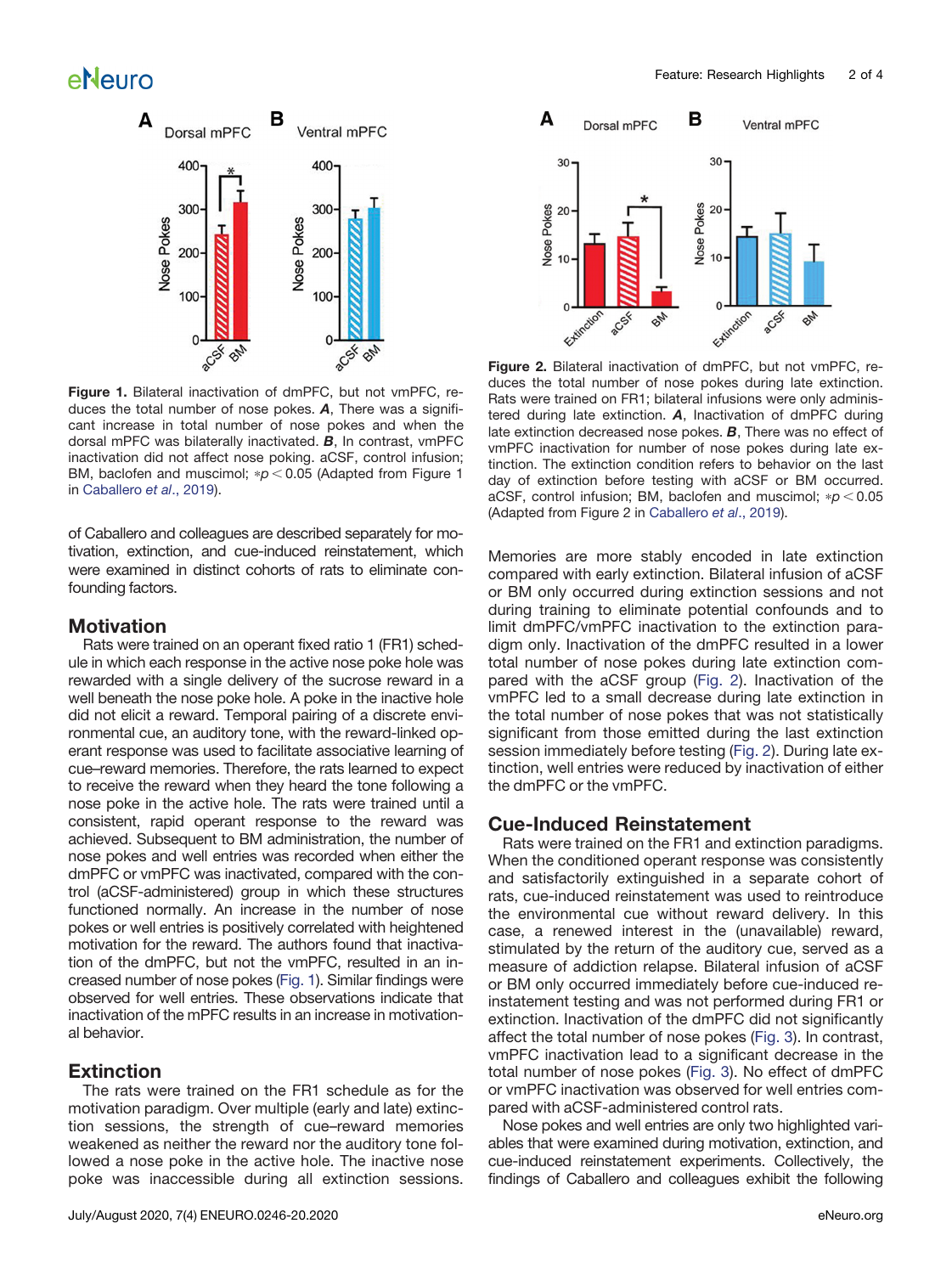

<span id="page-2-4"></span>Figure 3. Bilateral inactivation of vmPFC reduces the total number of nose pokes during reinstatement, whereas no effect was found for dmPFC bilateral inactivation. Reinstatement rats were trained on FR1; bilateral infusions were only administered during reinstatement. There was a significant increase in nose pokes on aCSF reinstatement infusion day compared with last day of extinction. A, Bilateral inactivation of dmPFC did not significantly affect nose pokes. **B**, Bilateral vmPFC inactivation significantly decreased total number of nose pokes. aCSF, control infusion; BM, baclofen and muscimol;  $\sp{p}$  < 0.05 (Adapted from Figure 3 in [Caballero](#page-2-5) et al., 2019).

similarities and differences with respect to the Go/Stop model of dmPFC and vmPFC roles in reward-seeking behavior:

- Motivation: the Go/Stop model predicts that dmPFC and vmPFC inactivation would decrease and increase sucrose seeking respectively during FR1 self-administration. Caballero and colleagues found that inactivation of the dmPFC increased sucrose seeking while vmPFC had no effect on FR1 self-administration.
- Extinction: the Go/Stop model predicts that dmPFC inactivation would not affect extinction, whereas vmPFC inactivation would increase sucrose seeking during extinction. Caballero and colleagues found that during extinction, inactivation of the dmPFC or vmPFC both decreased reward seeking.
- Cue-induced reinstatement: the Go/Stop model predicts that vmPFC inactivation, but not dmPFC inactivation, would result in a relapse phenotype. Caballero and colleagues found that dmPFC inactivation did not affect cue-induced reinstatement, while vmPFC inactivation resulted in reduced sucrose seeking. Caballero and colleagues found that reward seeking during cueinduced reinstatement was reduced with vmPFC, but not dmPFC, inactivation.

This eNeuro publication is an advance in the field because it provides further support that the dichotomous Go/Stop role for the PL and IL does not universally apply to motivated behaviors. Moreover, the results reveal further insight into the contribution of the dmPFC and vmPFC in reward seeking and relapse behavior in response to a natural reward. Both drugs of abuse and strongly palatable food rewards alter neuronal plasticity in the reward circuit ([Russo et al., 2010;](#page-3-23) [Guegan et al.,](#page-3-24) [2013](#page-3-24)). Therefore, it is important to dissect differential contributions of the dmPFC and vmPFC with the consideration of structural alterations that arise from the pathological damage manifested by addictive substances. For example, marked changes in functional connectivity were observed between separate baseline (preexposure) and short-term periods of abstinence from cocaine exposure in rats [\(Orsini](#page-3-25) [et al., 2018](#page-3-25)). For human relevance, it is therefore crucial to distinguish postaddiction alterations of neural substrates from preexisting or comorbid anomalies that increase susceptibility to addiction. As the brain signaling pathways that mediate addiction behaviors during initial and chronic drug exposure may differ ([Lynch et al., 2010\)](#page-3-22), the reality of manipulating mPFC function to combat substance abuse is exceptionally complex. As the mPFC is involved in multiple brain processes, therapeutic treatments that target mPFC activity may be clinically relevant to other neurological disorders such as anxiety. However, the complexity of the mPFC in terms of anatomical structure and interactions with other brains regions challenge a broadly applicable therapeutic manipulation of mPFC output [\(Xu et al., 2019\)](#page-3-26).

Caballero and colleagues' eNeuro publication highlights that different experimental variables and contexts create both caveats and increased potential to further knowledge of the mPFC contribution to addiction and relapse. As addiction is a human disorder, the translatability of results from rodent models is somewhat limited. Fortunately, continuous improvement in experimental design provides new avenues to understand the adverse effects of substance abuse in a context more relevant to humans. A recent experimental advance includes the incorporation of a social interaction component of reward behavior in rodents [\(Venniro and Shaham, 2020\)](#page-3-27).

Future directions in Professor David Moorman's laboratory (University of Massachusetts Amherst, MA) include two main directions. First, a chemogenetic inactivation approach is currently being used to determine the consequences of dmPFC and vmPFC inhibition at a neural circuitry level, for example, efferent projections from the mPFC to the nucleus accumbens. Second, dmPFC and vmPFC activity is being examined in individual neurons to characterize single neuron firing patterns during distinct aspects of motivational behaviors.

### **References**

- <span id="page-2-1"></span>Bossert JM, Stern AL, Theberge FR, Cifani C, Koya E, Hope BT, Shaham Y (2011) Ventral medial prefrontal cortex neuronal ensembles mediate context-induced relapse to heroin. Nat Neurosci 14:420–422.
- <span id="page-2-5"></span>Caballero JP, Scarpa GB, Remage-Healey L, Moorman DE (2019) Differential effects of dorsal and ventral medial prefrontal cortex inactivation during natural reward seeking, extinction, and cue-induced reinstatement. eNeuro 6.
- <span id="page-2-2"></span>Chen BT, Yau HJ, Hatch C, Kusumoto-Yoshida I, Cho SL, Hopf FW, Bonci A (2013) Rescuing cocaine-induced prefrontal cortex hypoactivity prevents compulsive cocaine seeking. Nature 496:359– 362.
- <span id="page-2-3"></span>Epstein DH, Preston KL, Stewart J, Shaham Y (2006) Toward a model of drug relapse: an assessment of the validity of the reinstatement procedure. Psychopharmacology (Berl) 189:1–16.
- <span id="page-2-0"></span>Fuchs RA, Evans KA, Ledford CC, Parker MP, Case JM, Mehta RH, See RE (2005) The role of the dorsomedial prefrontal cortex, basolateral amygdala, and dorsal hippocampus in contextual